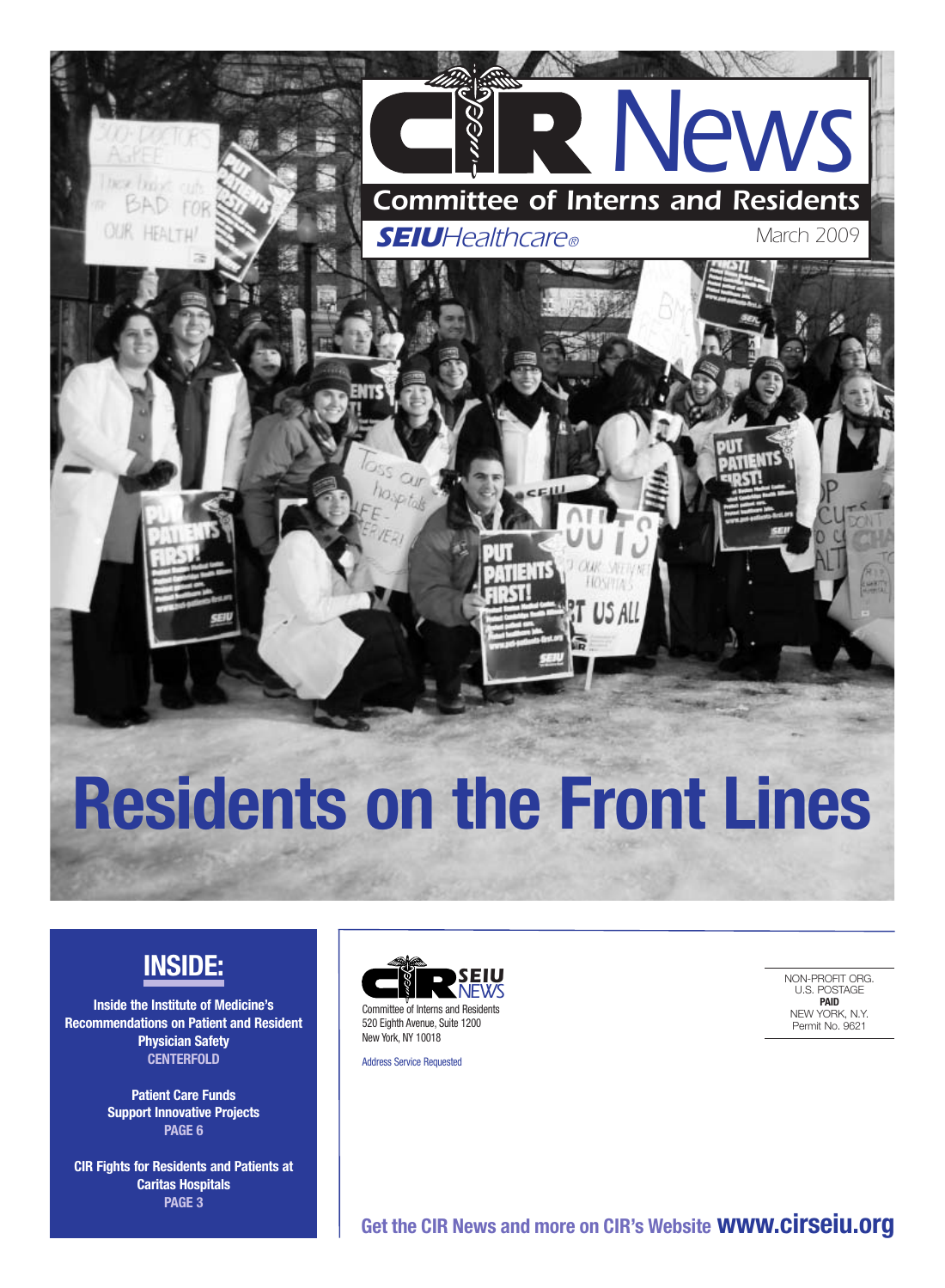#### *Committee of Interns and Residents of SEIUHealthcare®*

National Headquarters 520 Eighth Avenue, Suite 1200 New York, NY 10018 (212) 356-8100 (800) CIR-8877

E-mail: info@cirseiu.org http://www.cirseiu.org

1 Boston Medical Center Place Boston, MA 02118 (617) 414-5301

1400 NW 10th Ave., Suite 1509 Miami, FL 33136 (305) 325-8922

P.O. Box 40734 Albuquerque, NM 87196-0744 (505) 508-3306

> 1300 Clay Street Suite 600, Room 21 Oakland, CA 94612

(415) 861-5235 Box 512075

Los Angeles, CA 90051 (310) 329-0111 Washington, DC Office

(202) 872-5838

Ave. San Ignacio 1393 Urb. Altamesa, San Juan P.R. 00921 (787) 775-0720

#### **EXECUTIVE COMMITTEE 2008-2009**

Luella Toni Lewis, MD President

Nailah Thompson, DO Executive Vice President

Elizabeth Burpee, MD, Secretary-Treasurer

#### REGIONAL VICE PRESIDENTS

Rachel Kreps-Falk, MD Northern California

Suganya Karuppana, MD Southern California

Janetta Dominic Cureton, MD Florida

> Michael Mazzini, MD **Massachusetts**

> > Snehal Bhatt, MD New Jersey John Ingle, MD

> > New Mexico Kate Aberger, MD

New York

Matthew Harris, MD, MBA New York

Farbod Raiszadeh, MD, PhD New York

Vishal Jagmohan Verma, MD New York

> Vaughn Whittaker, MD New York •

Eric Scherzer Executive Director Timothy Foley

**Editor** Heather Appel

Sandy Shea Contributing Writers Cover photo of Boston Medical Center and

Cambridge Hospital residents by Heather Appel/CIR

#### PRESIDENT'S REPORT **CHR** News LUELLA TONI LEWIS, MD

## Transforming What It Means to Be a Resident

What do you want to get out of being a member of CIR? It's in your hands.

I'm a firm believer that your residency is what you make of it, and this month's issue of CIR News tells the story of residents who are finding their own balance between work and activism, and transforming their communities, in small and large ways. It's easy to get caught up in the daily grind, so it's important to be reminded of the power you have to leave your personal mark on your residency.

You'll read in this newspaper about residents stepping up to the plate through service, advocacy and activism, and questioning long-held conventions of our medical training that get in the way of our safety and good patient care. From small projects to huge campaigns, residents are seizing opportunities to improve our hospitals and our work environment for future generations.

In New Mexico, a small group of CIR members spent the Martin Luther King Jr. Day of Service operating a free clinic at a community center for recent immigrants and the uninsured, treating a dozen patients who otherwise would have gone without care.

Then there are the Patient Care Funds (PCFs), established through bargaining contracts at many CIR hospitals. We've been able to fund some substantial longterm programs. Recent innovative projects supported by PCF money include a pharmacy voucher program for indigent patients, a center for Refugee Health and Human Rights, and a project to make radiation exam rooms child-friendly.

On a larger scale, some residents are jumping into the fray and rallying against devastating budget cuts.

Physicians in Boston and San Francisco rallied this winter to defend their safety net hospitals, and residents in Queens came out in numbers to protest the imminent closure of two hospitals.

Being a resident can also be about challenging the way things are done and the conditions within our hospitals – and CIR can be your path to do just that. We are in a unique position to speak out about health care reform because we work in safety net hospitals where we see the system failing

patients every day. We're also using our experiences to raise awareness of unsafe OR practices, and the need for



work hours reform so residents are not in danger of injuring themselves or their patients.

By weighing in on OR safety or on the work hours recommendations released by the Institute of Medicine, we are challenging what it means to be a resident for our-

selves and for those who will follow in our footsteps. We're starting a public conversation about the work culture that we inhabit, and how we can work safer and smarter.

How will you leave your mark? Could you be the doctor giving up one holiday to help the uninsured? Might you be the resident who joins the committee for your hospital's Patient Care Fund? Or will you use the resources of CIR to help define what it means to be a resident in the 21st century? Residency is what you

make of it. As a member of CIR, find your balance make your mark!

#### **Dr. William Schecter Leads Workshop on Preventing Sharps Injuries in the Operating Room**

**From small projects to huge campaigns, residents are seizing opportunities to improve our hospitals and our work environment for**

**future generations.**



CIR's OR Safety Task Force put together a workshop February 19, 2009 in New York City with Dr. William Schecter, one of the leading experts in reducing occupational injuries in the operating room. Dr. Schecter is Chief of Surgery at San Francisco General Hospital and chairs the Committee on Perioperative Care of the American College of Surgeons.

Pictured, from left to right: Dr. Eric Eisemon, Maimonides Medical Center, Dr. Mohammad Sarhan, Harlem Hospital, Dr. Christina Jenkins, Westchester Medical Center, Dr. William Schecter, Dr. Matthew Harris, CIR NY Vice President, Dr. John Ingle, CIR New Mexico Vice President, Dr. L. Toni Lewis, CIR National President.

For more information on preventing needlesticks and other injuries, visit **http://safety.cirseiu.org.**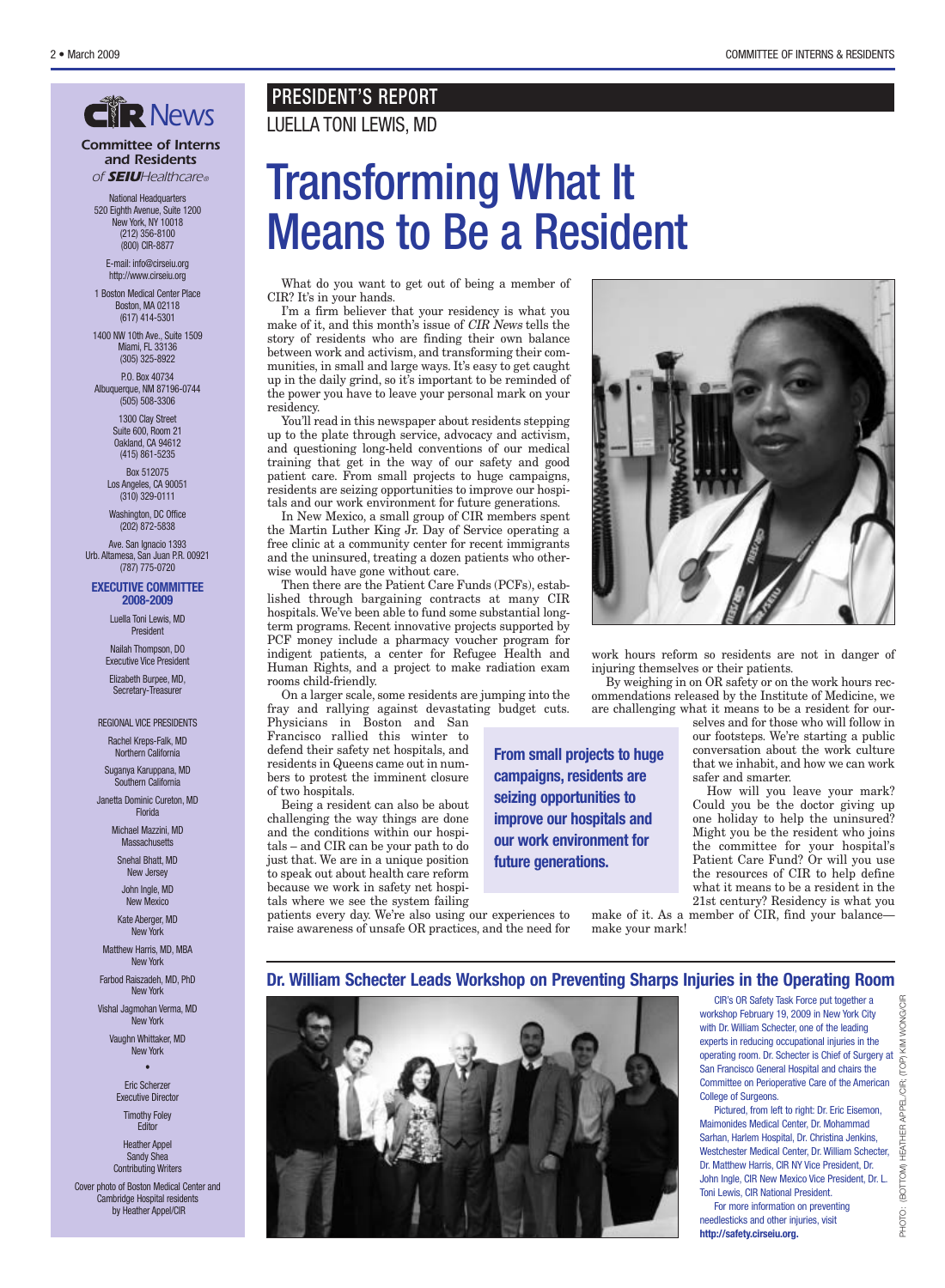## Standing Up for Our Safety-Net Hospitals

With state and local budget<br>crises forcing cuts in health<br>care at a time when the need<br>is greated because of the connexu crises forcing cuts in health care at a time when the need is greatest because of the economy, CIR residents across the country have been fighting back by raising their voices on behalf of low-income patients and the safety-net hospitals they depend on.

Draconian state Medicaid cuts brought more than 30 CIR members from Boston Medical Center and Cambridge Hospital out on a bitter cold afternoon to protest.

**"Budget cuts to safety-net hospitals like Cambridge and BMC leave patients without care, and it condemns many of the mentally ill to homelessness and prison." —Dr. Zarpash Babar**

The "Put Patients First" rally in front of the Massachusetts State House on January 29, 2009 drew more than 800 people — hospital employees, administrators, elected officials and patients. They gathered to protest clinic closures, staff cuts and the closing of important services at the two hospitals.

"At the Cambridge Health Alliance, we provide 270,000 pri-

mary care outpatient visits every year," said Dr. Zarpash Babar, PGY 3 in Internal Medicine, who spoke on behalf of CIR. "Forty-two percent of our patients speak a language other than English, and we are the largest single provider of mental health care in the state of Massachusetts."

"Budget cuts to safety-net hospitals like Cambridge and BMC leave patients without care, and it condemns many of the mentally ill to homelessness and prison," said Dr. Babar.

Protesters demanded that Governor Deval Patrick designate funds from the federal economic recovery legislation to restore the cuts to BMC and Cambridge. Last fall, the governor unilaterally cut the Medicaid program, and 70% of those cuts were aimed at the state's two most important safety-net hospitals.

Also speaking at the rally was Dr. Thea James, a former CIR leader and now an Emergency Medicine attending at Boston Medical Center. She spoke about the history and role of safety-net hospitals.

On the other coast, CIR members at San Francisco General Hospital joined a new Coalition to Save Public Health in response to Mayor Gavin Newsom's massive mid-year cuts to the Department of Public Health's budget.

Over twenty unions, social service organizations and faith based groups have come together to fight these cuts that will gut the vital services of San Francisco's neediest populations. At SFGH, the cuts are leading to the

### CIR Doctors Hold Community Clinic on MLK Day

ew Mexico CIR members<br>answered President-elect President-elect Obama's call to service on Martin Luther King Weekend by organizing a volunteer clinic at an Albuquerque community center.

Dr. Sheila Modi, a PGY 2 in Internal Medicine, Dr. Noah Zuker, a PGY 3 in Surgery, and Dr. Elizabeth Burpee, CIR Secretary-Treasurer, were joined by an attending physician, a CIR staff member and a community volunteer as they treated uninsured patients on Martin

Luther King Day, January 19, 2009.

The community center, which is in the neighborhood known as Albuquerque's "war zone" because of its level of violence and poverty, operates a food bank and sliding-scale health clinic. Many visitors to the center are newly-arrived immigrants who don't have access to other services.

The team of volunteers saw a dozen patients and referred several people to specialty clinics. The doctors also delivered a station-wagon full of toys and clothes for the food bank.



 $\overline{\triangle}$  Dr. Elizabeth Burpee (far right) gives back to the community as part of the National Day of Service.



Residents from Boston Medical Center and Cambridge Hospital rally at the Massachusetts State House against proposed cuts.

downgrading of RNs to LVNs in many parts of the hospital as well as eliminating the clerks in areas where residents engage in a daily struggle to deliver quality patient care.

Residents also mobilized online to ensure that additional federal funding for Medicaid would be included in the American Reinvestment and Recovery Act, also known as the stimulus bill. CIR members emailed

### CIR Fights for Residents and Patients at Caritas Hospitals

**A** fter a hard-fought battle, work-<br>
ers at St. John's Queens and<br>
Mary Immaculate Hospitals in ers at St. John's Queens and Mary Immaculate Hospitals in Queens had to face the news that the two facilities were filing for bankruptcy and preparing to close, with almost no transition plan.

CIR represents roughly 200 residents at the hospitals, which are operated by Caritas Health Care and had been struggling financially for several years.

Residents got involved immediately in the fight to keep the hospitals open, writing to elected officials and coming out to several rallies. When it looked like there was no rescue plan in sight, the union turned its attention to helping residents through the stressful process of finding a new placement. Although the transition was unusally sudden and stressful, many housestaff expressed relief to be represented by CIR at a time like this.

"It's a tough situation for anyone," said CIR President Luella Toni Lewis. "But for me it was also personal, because I spent my own residency at Caritas in Family Medicine and Geriatrics. It was important for us to stick together through this fight and for CIR members to know the union was looking out for our best interests."

After originally learning in late January that the Caritas hospitals were facing imminent closure, CIR joined together with other hospital unions and community allies to their members of Congress to describe the patients they see every day and how cuts to Medicaid would hurt them precisely at the time when they needed care the most.

Their persistence was rewarded as the final version of the bill contained \$87 billion in additional federal funding for Medicaid. See p. 7 for more details on stimulus funds directed towards health care.

pressure politicians to come up with a rescue plan.

In a series of rallies throughout the month at St. John's Queens, New York City Hall, Mary Immaculate and, finally, in Albany on the steps of the State House, CIR residents called on the state to stop the closure of the two hospitals, which together serve 200,000 patients a year in Queens, a severely under-bedded borough of the city.

CIR leaders made lobby visits in Albany on February 11, 2009 to several elected officials, including Gov. David Paterson. Their face-to-face work was complemented by an online campaign in which over 1,400 emails and nearly 200 faxes were sent to politicians at the state and local level, imploring that they intervene to keep the hospitals open.

Second-year Internal Medicine resident Dr. Diana Israeli expressed the sentiments of many of the physicians. "The closing of the hospital feels like a family breaking up," she said. "There are many employees who rely on the hospital. As residents, we get placed, however other employees are not so lucky. Where will the 65-year-old transporter go? Who will hire him?"

Despite the political pressure and huge public outcry, the state was unwilling to continue supporting the failing hospitals, and the hospital board moved ahead with bankruptcy proceedings that closed both hospitals on February 28.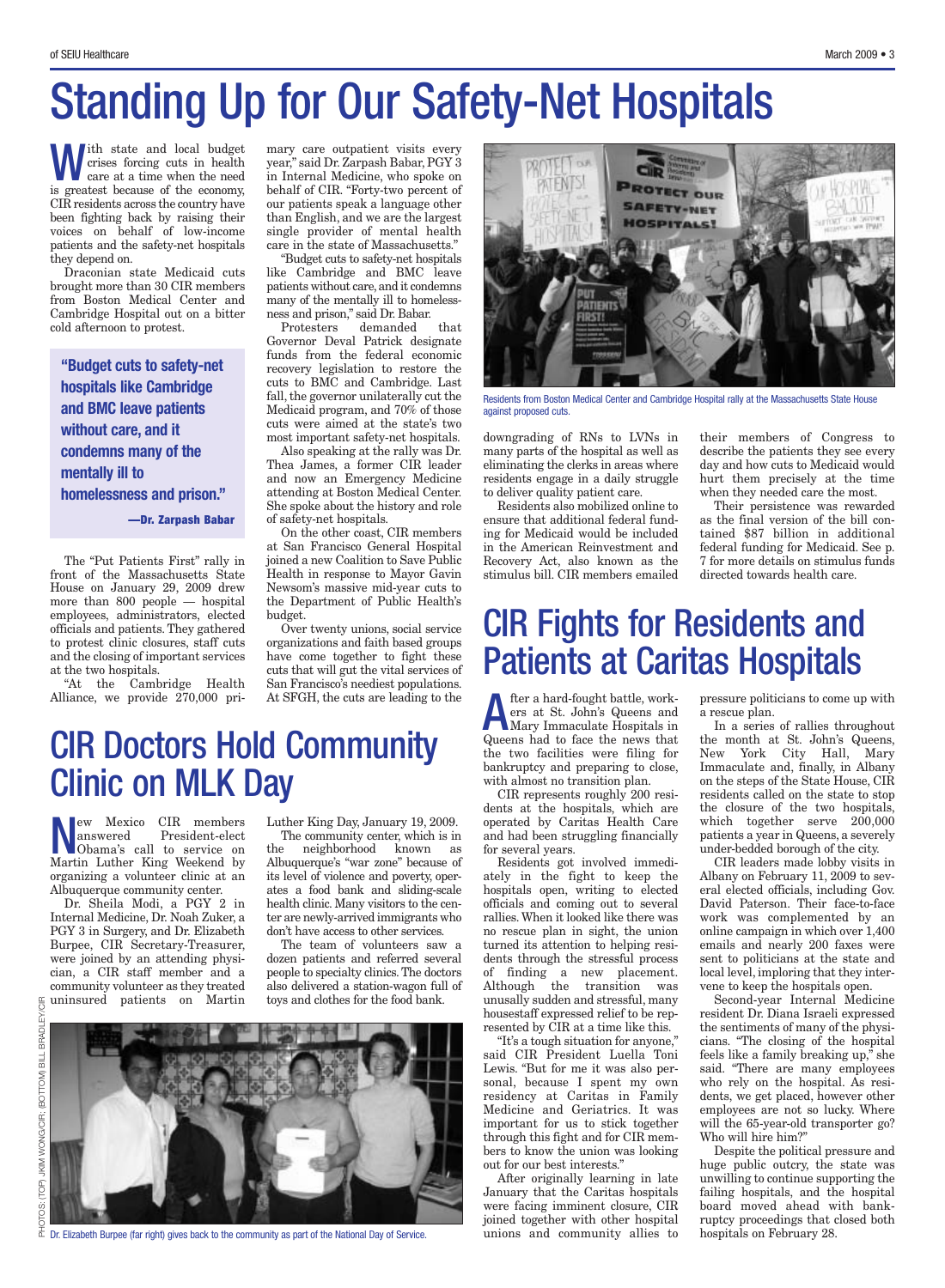# Inside the Institute of Medic **Patient and Reside**

#### **"THE NATION MUST TAKE A HARD LOOK AT ITS RESIDENCY PROGRAMS – INCLUD AND ENSURE THAT THEY SERVE BOTH PATIENT AND RESIDENT**

**"Resident Duty Hours: Enhancing Sleep, Supervision**

**"I probably share some of the concerns that people had before the 80-hour work week in terms of continuity of care. That's always an issue because, to make sure we meet those guidelines, we already hand off the patients between day and night when people are having**



**days off, when people are coming back . . . . But at the same time, the residents are much better able to take care of the patients when they are there because they are better rested."**

> **—Dr. Zarpash Babar, PGY 3, Internal Medicine Cambridge Health Alliance, MA**

**"In American surgery, the question [since 2003] has been 'how do we produce competent, safe surgeons in 80 hours?' While I think the spirit of the 80 hour work week is in the right direction – recognizing that a good doctor is a well-rested doctor – there has been too**



**much emphasis on the precise number of hours rather than how those hours are spent. Programs should focus on quality instead of quantity."**

> **—Dr. Michael Golinko, PGY 3, Surgery Bellevue Hospital, NY**

The Institute of Medicine (IOM) has<br>released its eagerly-awaited report<br>on resident physician work hours<br>and patient safety in the U.S. Not since he Institute of Medicine (IOM) has released its eagerly-awaited report on resident physician work hours the 1910 Flexner Report has our system of training physicians come under such scrutiny, nor have the recommendations for change been more sweeping. Indeed, the 322-page IOM report sets forth a clear community standard of what constitutes acceptable, safe patient care and it is not care provided by a resident who has been working for 30 consecutive hours without sleep.

Undoubtedly many of the recommendations will be difficult to implement, especially within the current system of residency training. Most certainly they will require additional resources – more funding for the current system and for the creation of an expanded health care workforce. Most definitely, change of this magnitude will take years to achieve, require considerable innovative leadership and will not be a "one size fits all" solution for the nation's teaching hospitals and medical specialties.

"We owe it to our patients and to our profession to take very seriously what the IOM report has to say," says CIR President Luella Toni Lewis, MD. "How can we, as physicians, turn our back on the evidence?"

#### **Background**

The IOM report grew out of a growing concern for patient safety among congressional leaders on the House Energy and Commerce Committee. In late March 2007, ranking committee members, including Chair John Dingell (D-MI) and ranking Republican Joe Barton, requested that the Agency for Healthcare Research and Quality (AHRQ) investigate resident work hours, after hearing of a study that "found medical errors resulting in adverse events, including death, due to sleep-deprived and over-extended medical residents and interns, substantiating previously held concerns about physician work schedules."

AHRQ turned to the Institute of Medicine to conduct the study, and by November of 2007, a 17-member-panel was convened of sleep, patient safety and organizational behavior experts, medical educators, hospital administrators, a consumer advocate and a resident physician. Over the next 12 months, the committee conducted three public hearings and evaluated the literature concerning the impact of current residents' duty hours on patient safety and on performance. On December 2,

2008, the committee released its report calling for far reaching reform, stating:

"The committee believes there is enough evidence from studies of residents and additional scientific literature on human performance and the need for sleep to recommend changes to resident training and duty hours aimed at promoting safer working conditions for residents and patients by reducing resident fatigue."

#### **Looking Beyond Hours Limits**

Most of the buzz from the IOM report has focused on the new work hours limits that it calls for, especially a maximum shift length of no more than 16 hours. If the current 30 hour shift is still preferred, the IOM says a resident must not admit patients after 16 hours and must have a 5-hour protected sleep period between 10 pm and 8 am, with the remaining hours spent only in transition and educational activities.

The current 80 hour work week limit, averaged over four weeks, is maintained in the IOM recommendations. Gone

**"We owe it to our patients and to our profession to take very seriously what the IOM report has to say. How can we, as physicians, turn our back on the evidence?"**

**– Dr. L. Toni Lewis, CIR President**

would be the current system that allows an every third night on-call schedule to be averaged over the course of a month. And the IOM recommends that residents have more time off – a mandatory five days off per month, including 24 hours off per week (no averaging) and one 48 hour period off each month. (For a complete list of all IOM hours recommendations, go to www.cirseiu.org).

The IOM recommendations are a significant departure from what is now ACGME policy – and there is universal agreement that implementation will be a challenge. The IOM report takes a much broader look at residency training, recognizing that work hours should not and can not be viewed – or reduced — in  $\frac{\alpha}{\zeta}$ a vacuum. Some of the big questions that the IOM report tackles are:

• How much clinical service is too much for a resident to safely be responsible for?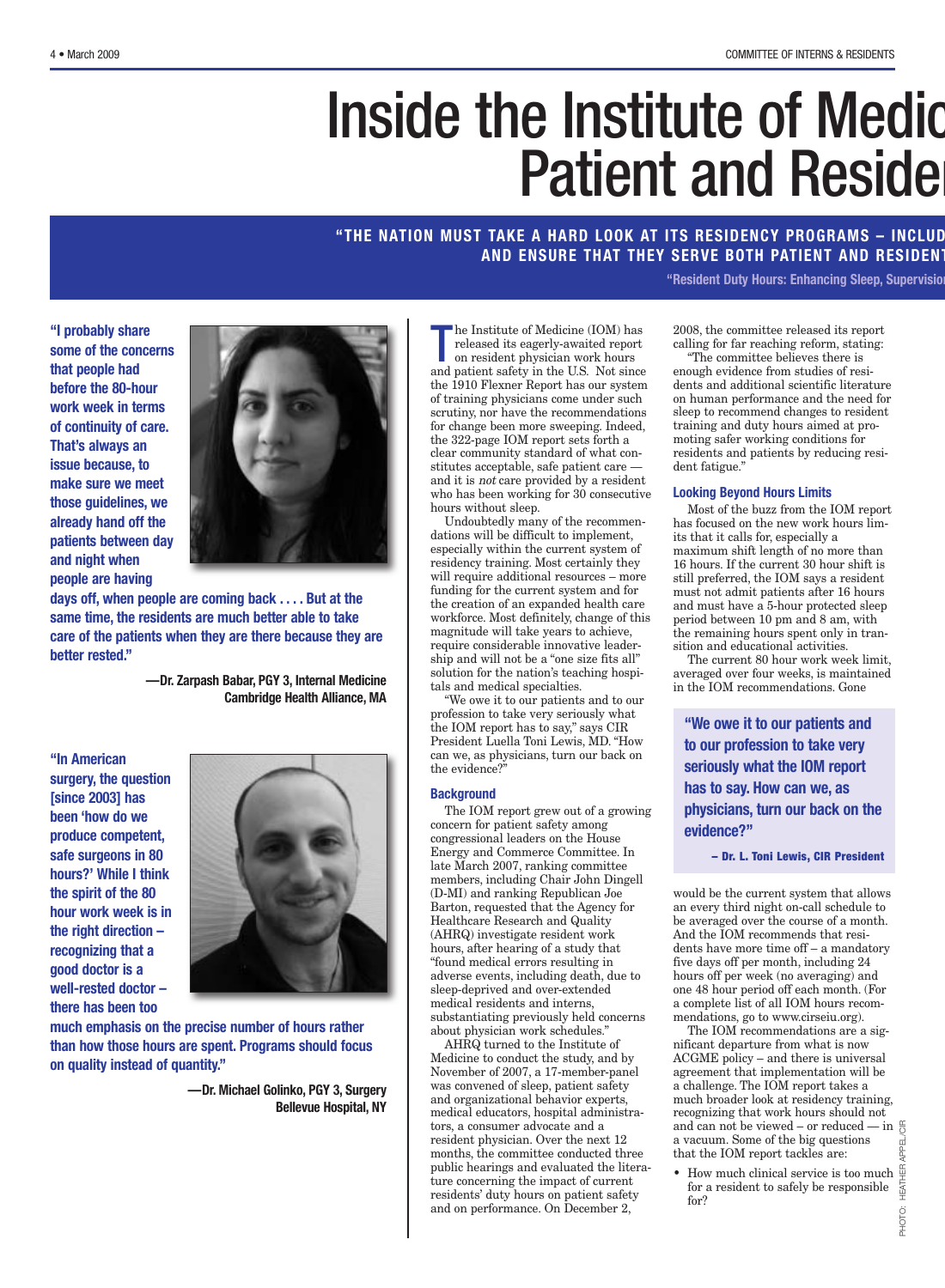## cine's Recommendations on nt Physician Safety

#### **ING HOURS, SCHEDULES, SUPERVISION, PATIENT CASELOADS AND HANDOVERS – T SAFETY TODAY AND EDUCATIONAL NEEDS FOR TOMORROW."**

**n and Safety," Institute of Medicine, December 2, 2008**

- Are there alternative ways to assign work so that residents are not overburdened?
- Could other health care personnel be hired to reduce the workload for residents?
- If the work takes place at night, is there an educational component or is it purely service?
- Who is supervising the residents on site?
- How do we pay for significant change in the way residents are trained?
- Can the medical community alone enforce its rules or should an outside entity provide accountability?

**"Thinking about how to implement the IOM recommendations is a tall order… [but] we certainly don't intend to let the IOM report gather dust on the shelf."**

**– Dr. Nailah Thompson, CIR Executive Vice President**

**WORKLOAD LIMITS:** The IOM urges the ACGME to require each Residency Review Committee to determine and enforce appropriate limits on workload. Currently, only Internal Medicine has a limit on the number of admissions a resident can be expected to handle in one on-call shift.

#### **ADEQUATE, DIRECT, ON SITE SUPERVISION:**

Measurable standards of supervision for each level of resident should be put in place, and 1st year residents should not be on duty without having immediate access to a supervisor. PHOTOS: (TOP) JULIA DONAHUE/CIR AND; (BOTTOM) BILL BRADLEY/CIR

**BRADLEY/CIR** 

 $\frac{1}{\overline{10}}$ 

(BOTTOM)

AND; ЭЭ

 $\frac{4}{1}$ 

**SAFE TRANSPORTATION OPTIONS:** Taxi, public transportation vouchers, etc. should immediately be provided by teaching hospitals to residents too fatigued to drive home safely.

**INCREASED OVERSIGHT:** Independent monitoring from the Centers for Medicare and Medicaid Services (CMS) and the Joint Commission should be provided to ensure adherence to hours limits (current and new), in addition to increased ACGME enforcement of work hours (including unannounced visits, strengthened complaint procedures, and confidential, protected reporting of hours  $\frac{\ddot{\otimes}}{\doteq}$  confidential, protected  $\frac{1}{\ddot{\uparrow}}$  by teaching hospitals).

#### **STRUCTURED, INSTITUTIONALIZED**

**HANDOVER PROCESSES:** Residents should be trained in effective handover communication and programs should schedule an overlap in time when teams transition.

#### **FUNDING FOR IOM-RECOMMENDED**

**CHANGES:** The IOM report recognized that when, under considerable pressure, the ACGME adopted its 2003 hours limits, the new rules were destined to fail because no additional specific national funding for implementation was provided. Although some teaching hospitals and educators innovatively re-engineered how the residents' work was done and had the resources to hire additional personnel, far too many simply expected residents to do the same work in fewer hours.

Consultants working on the IOM report attempted to quantify the expense of their new recommendations and estimated that the cost of hiring staff substitutes, other health care providers or additional residents "could be approximately \$1.7 billion (~0.4% of the Medicare budget)." Just bringing residency programs into compliance with the 2003 limits would require almost one-quarter of that \$1.7 billion.

In order to make these funding changes, the IOM recommends that "An independent convening body should bring together all of the major funders of graduate medical education to examine current financing methodologies and develop a coordinated approach to generate needed resources."

**TIMETABLE FOR CHANGE:** "The committee believes that the ACGME and other organizations charged to implement aspects of the recommendations should begin their work with urgency and that action on all recommendations should be taken within 24 months."

#### **CIR – Always Striving for Improvement**

"Thinking about how to implement the IOM recommendations is a tall order," says CIR Vice-President Nailah Thompson, DO. "Changing the economics and culture of medicine is never easy, but CIR has been behind every major resident work hours advancement in the past thirty years: from the end of universal every other night call in the mid-1970s, to passage of the New York State Bell Commission regulations in the late 1980s, and the ACGME's firstever hours limits across all specialties in 2003. We certainly don't intend to let the IOM report gather dust on the shelf."

Go to **www.cirseiu.org** for a complete breakdown of the IOM report's recommendations and CIR's response to it.



**"I certainly think it's an important cultural shift that we need to make. There are multiple times when we've been on a 30 hour shift and we're reaching the edge of exhaustion. It's also important for worklife balance for residents – it would allow us to be able to lead the healthy**

**lifestyles that we're constantly prescribing to our patients yet don't lead ourselves. Also, from a cost-benefit perspective, we could potentially reduce the cost of medical errors and complications, which would ultimately reduce the cost of medical care."**

> **—Dr. Belinda Magallanes, PGY 3, Community and Family Medicine, San Francisco General Hospital**



**"Residency programs are designed differently, depending on the specialty and the size of the program, but I feel that the number of call months that we have back to back could be limited. Three call months in a row I think is enough – no one needs to have four Q4**

**months in a row...The surgery residents at our institution also mentioned that the report didn't make any mention of home call, and that needs to be addressed in some way. [About the five-hour nap recommendation], most of us feel it's not realistic...to have someone else take care of our patients for those five hours."**

> **—Dr. Oni Guha, PGY 2, Pediatrics University of New Mexico**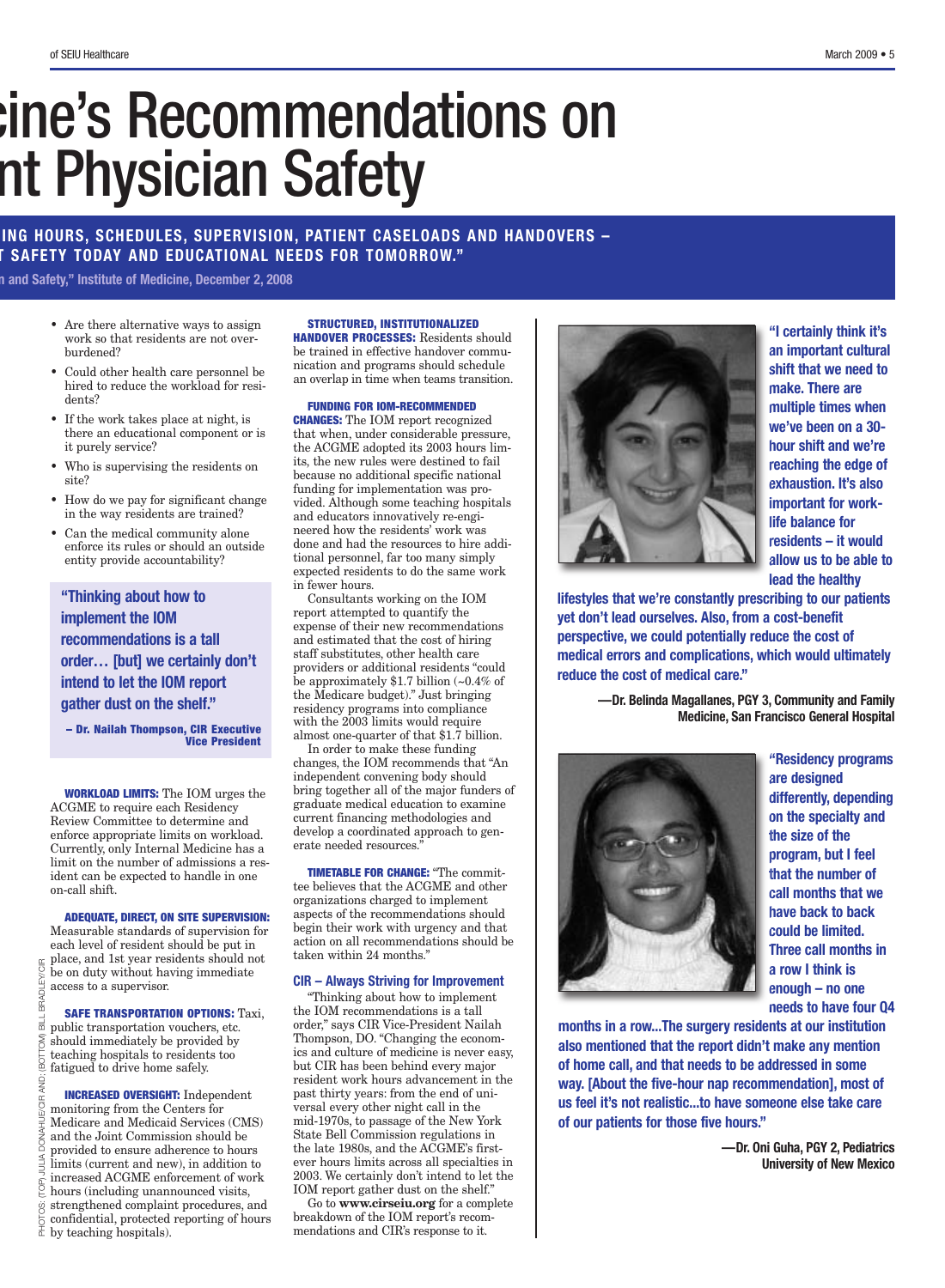## Patient Care Funds Support Innovative Projects

hrough Patient Care Funds, CIR members<br>have a chance to create and fund programs<br>based on needs they identify in their hospital<br>and their communities. Residents in Los Angeles hrough Patient Care Funds, CIR members have a chance to create and fund programs based on needs they identify in their hospital originated the idea when they negotiated for dedicated funding to cover patients' needs into their contract starting in 1975. Since then, housestaff around the country have followed suit, using their voice as a union to advocate not just for better compensation and working conditions, but for better care for their patients.

Here are some of the recent initiatives residents organized through their local PCFs:

#### **Massachusetts**

Residents at Boston Medical Center have \$35,000 set aside annually for their Patient Care Fund. One of the programs that the PCF has supported is the Boston Center for Refugee Health and Human Rights. Through an innovative model of outpatient care, the Center provides comprehensive medical, mental health, and dental care, coordinated with legal and social services to nearly 550 refugees from almost 70 countries each year.

Since the largest pockets of refugees live outside metropolitan Boston, and transportation from these suburbs to BMC is often prohibitively expensive, the CIR Patient Care Fund also provides public transportation fare cards.

#### **Florida**

CIR members used their PCF this year to help organize the first ever Great American Smokeout at Jackson Memorial Hospital in Miami. The Smokeout is an event designed to give people the resources and support they need to quit smoking.

CIR Miami Internal Medicine residents Drs. Sondra Aiken, Deepika Aneja and Damien Hansra were the key organizers of the event, which also had the support of the University of Miami, Jackson Health System, American Cancer Society, Miami-Dade AHEC, Miami VA Health System and UMAHEC. The Smokeout took place at Jackson Memorial Hospital's Alamo Park dur-



Residents at the University of New Mexico used part of their Patient Care Fund to hold a Halloween party for children with diabetes.

ing lunch hour so that the employees, patients, and community people could attend.

PCF funds also helped make Radiology exam rooms more child-friendly, with pictures of forest and ocean scenes on the walls.

#### **New Mexico**

The New Mexico CIR PCF committee identified three categories of projects to fund.

"The first was to purchase equipment needed to provide top-notch patient care which, for whatever reason, the hospital was not going to purchase in a timely manner," said Dr. Jesse Barnes, who co-chairs the committee. PCF funds paid for several pieces of equipment, including ophthalmoscopes, vascular dopplers and ultrasound training equipment.

The committee then supported individual resi-



### Announcing the Winners of CIR's First-Ever Photo Contest

Residency is a lot of work, but it can also be filled with surprises, meaningful downtime with colleagues, and quirky stories. A picture is worth a thousand words, so we asked you to enter our first-ever photo contest and show what residency looks like through your eyes. We're proud to announce our winners, who will be featured on our CIR Facebook group and on http://www.cirseiu.org

- 1st place (\$250): Dr. Jared Toman of Boston Medical Center, "CIR Department Reps Welcome the New Skeleton" (pictured)
- 2nd place (\$100): Dr. Sandra Mesliniene of St. Luke's Roosevelt, "Hanging Out in the Call
- 3rd place (\$50): Dr. Wendy Ruggeri of Lincoln Medical Center, "Samurai Sword in Trauma"

Congratulations to our winners!



Residents at Jackson Memorial Hospital in Miami, FL make an impression at the Great American Smokeout.

dent projects addressing patient care needs, in partnership with community organizations. Grants were made to distribute cable gun locks to families with small children and to provide skateboard helmets to area youth.

Finally, the committee set up a pharmacy voucher project to help facilitate prompt, safe discharge for indigent patients who couldn't afford their medications or co-pays.

The funds also enabled residents to hold a Halloween party for children with diabetes, which provided diabetic candy and treats, face-painting and games to children who don't always get to enjoy the holiday with their peers.

#### **New York**

Housestaff at Maimonides Hospital in Brooklyn were inspired by stories at last year's CIR convention about PCF projects in other  $\frac{c}{r}$ regions, and decided to start their own fund.  $\overline{a}$ However, they didn't want to wait until the next  $\frac{11}{6}$ contract cycle.

The residents started exploring ways to create  $\frac{z}{3}$ the fund on their own, "so if it was going well, it  $\frac{2}{\omega}$ would be much easier to negotiate into the next contract," said Dr. Hari Rajasekhar, a Pediatrics resident. Residents contribute, on a voluntary basis, some portion of each paycheck to the fund. Once it's established, a committee will meet to  $\frac{11}{6}$ review proposals and vote on how to spend the  $\frac{\alpha}{\beta}$ money. PHOTOS: (TOP) BILL BRADLEY/CIR, (MIDDLE) MARY JANE BARRY/CIR

The hospital agreed to match whatever the res- $\frac{1}{\alpha}$ idents pay into the fund, Dr. Rajasekhar said, so in  $\beta$ future bargaining, the main issue will be how much the hospital contributes, instead of whether or not to create a patient care fund at all.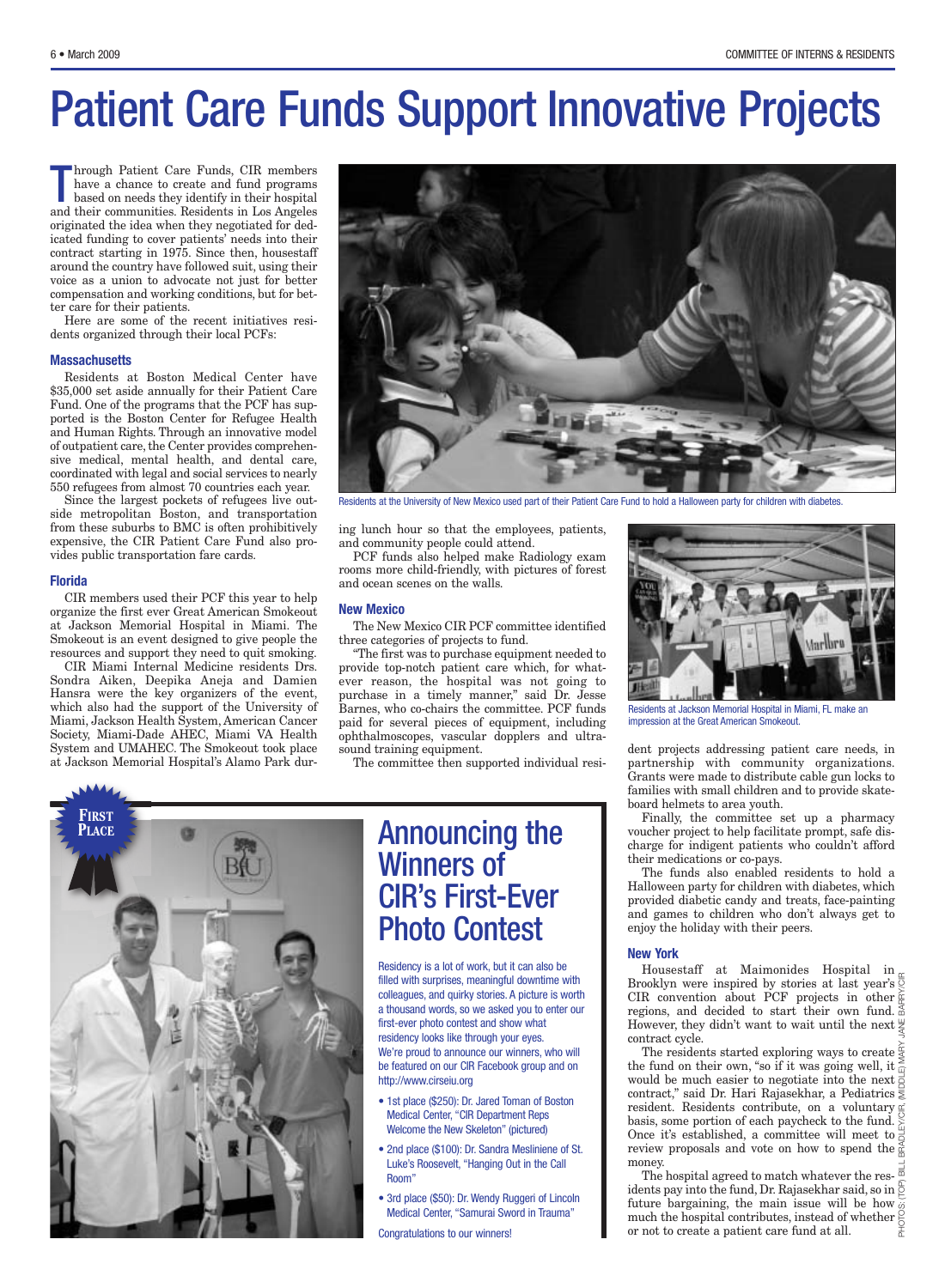## CIR Doctors Prep Med Students for Residency

hink back to the years before you graduated<br>
medical school. Did you anticipate the long<br>
hours and working conditions of residency?<br>
Did you worm that you interacts in advancement medical school. Did you anticipate the long hours and working conditions of residency? Did you worry that your interests in advocacy and health care reform would be pushed aside by the demands of training? Did you even know that a union for housestaff existed?

Realizing that medical students and residents share a lot of interests, CIR has dedicated a fulltime staff person to working with medical students for the past three years and is increasingly engaging in joint efforts and campaigns with medical student groups.

This year, CIR has made a big impression with medical school students across the country. Working with partners like the American Student Medical Association (AMSA), the Student National Medical Association (SNMA), the

National Network of Latin American Medical Students (NNLAMS), and the Students of Osteopathic Medicine Association, CIR has been a reliable presence at dozens of conferences. CIR delegate Dr. Antonio Beltran, a PGY 4 in Internal Medicine at Los Angeles County + USC, is even scheduled to deliver the Keynote Address at the national NNLAMS Conference on March 19, 2009.

CIR leaders and staff take advantage of these conferences, on-campus events, and mixers to interact with the next generation of residents, and to educate students about work hours reform, advocacy to reduce medical school debt, and efforts to tackle disparities in health care for patients from different racial and socio-economic backgrounds – an issue that housestaff working in safety-net hospitals confront every day.

Of course, medical students are also filled with

### *St. Barnabas Residents File Petition;* LICH Residents Win Their Vote *What's in the Stimulus*



St. Barnabas residents deliver their petition to recognize the union to Human Resources at St. Barnabas.

**Residents at St. Barnabas Hospital in the Bronx and Long Island College Hospital (LICH) in Brooklyn are proof that in these there is a more important than** Bronx and Long Island College Hospital (LICH) in Brooklyn are proof that in these tough economic times, it's more important than ever for housestaff to have a voice in their hospitals.

On January 13, 2009, 50 resident physicians in white coats demanded recognition as a CIR chapter at St. Barnabas Hospital. They delivered a petition to the Human Resources office containing signatures for a full 87% of the hospital's residents.

**Of the 130 LICH doctors eligible to vote, 103 voted in favor, zero opposed, and five additional yes votes were challenged by hospital administration.**

PLUMB/CIR Housestaff at St. Barnabas decided to join a union in response to low pay, poor benefits and lit- $\frac{1}{2}$  tle time for education.

PHOTO: AMANDA PLUMB/CIR "We work a lot – we just work. Where's the time to read?" asked Dr. Chidi Ogbonna, PGY 2 in  $\frac{\dot{\circ}}{\circ}$  To read? asked Dr. Child Ogbonna, PGY 2 in  $\frac{\dot{\circ}}{\circ}$  Podiatry. "For a hospital in the Bronx, we're just  $\frac{1}{\alpha}$  not getting compensated enough to where we can live comfortably, compared to our expenses. I think that a union would allow us to have a voice."

Addison Chan, PGY 3 in Emergency Medicine, said he and his colleagues were fed up after a series of incidents that created an atmosphere of disrespect and penny-pinching. One complaint was that residents were prohibited from bringing capped bottles of water into the work area, even during overnight or extended shifts.

The hospital recently notified the housestaff that all "non-union employees" would now have to pay for their health insurance, Dr. Chan said, and that made a lot of residents see that they were at a disadvantage without a union backing them up.

St. Barnabas residents are following in the otsteps of the successful campaign at Long Island College Hospital in Brooklyn. LICH residents had submitted a petition with the signatures of 90% of the 220 residents on October 16, 2008.

The National Labor Relations Board scheduled the election for LICH residents for December 10. The results were overwhelming. Of the 130 doctors eligible to vote, 103 voted in favor, zero opposed, and five additional yes votes were challenged by hospital administration. With the election behind them, LICH residents are looking towards next steps to negotiate their first contract.

questions about what residency is like on a day-today basis. What's the lifestyle? What programs are easier or harder to get into? How should you strategize during the match? To help answer these questions, CIR has created a Facebook group – "Med School today, Residency tomorrow!" – where residents regularly stop by and answer questions with quick videos or postings on the group wall.

"The presence of CIR residents at AMSA's events and on our campuses is powerful," said Dr. Brian Hurley, AMSA's National President. "It is inspiring to see that beginning a residency doesn't mean an end to being an activist – they are living examples that residents can balance clinical work with participation in the movement for health care reform and improved patient care."

"As an applicant in the match this year," Hurley said, "I have made it a point to interview at CIR hospital programs, so I have high hopes that I'll have the opportunity to stay involved beginning next year."

## *Bill for Doctors and Patients?*

The American Recovery and Reinvestment Act (also known as "the stimulus bill") received a lot of press attention before it was signed into law on February 17, 2009. But many of the provisions that will have the biggest impact on resident physicians and their patients received scant mention.

Here are the highlights of the bill with regard to new health care spending:

- \$75 million additional funding for the National Health Service Corps.
- \$425 million to address the health care worker shortage, particularly in primary care.
- \$500 million to expand community health centers.
- \$1.1 billion for comparative effectiveness research to provide reliable information on the clinical effectiveness of treatments and procedures free from the influence of the pharmaceutical and medical device industries. The research programs will be conducted by the National Institutes of Health, the Department of Health and Human Services and others.
- \$2 billion for funding for prevention and wellness programs, including immunization programs, reducing the incidents of health care-related infections, and the Department of Health and Human Services Wellness and Prevention Fund.
- \$7.4 billion for additional medical research through the National Institutes of Health.
- \$19 billion for the adoption, installation and training of Health IT systems by private practitioners and hospitals.
- \$87 billion for additional federal funding for Medicaid, allowing state budgets to pay less for Medicare and balance their budgets without having to institute cuts.

The White House has launched a new Web site, http://www.recovery.gov, to track how this money is being spent and invite comments, questions and complaints.